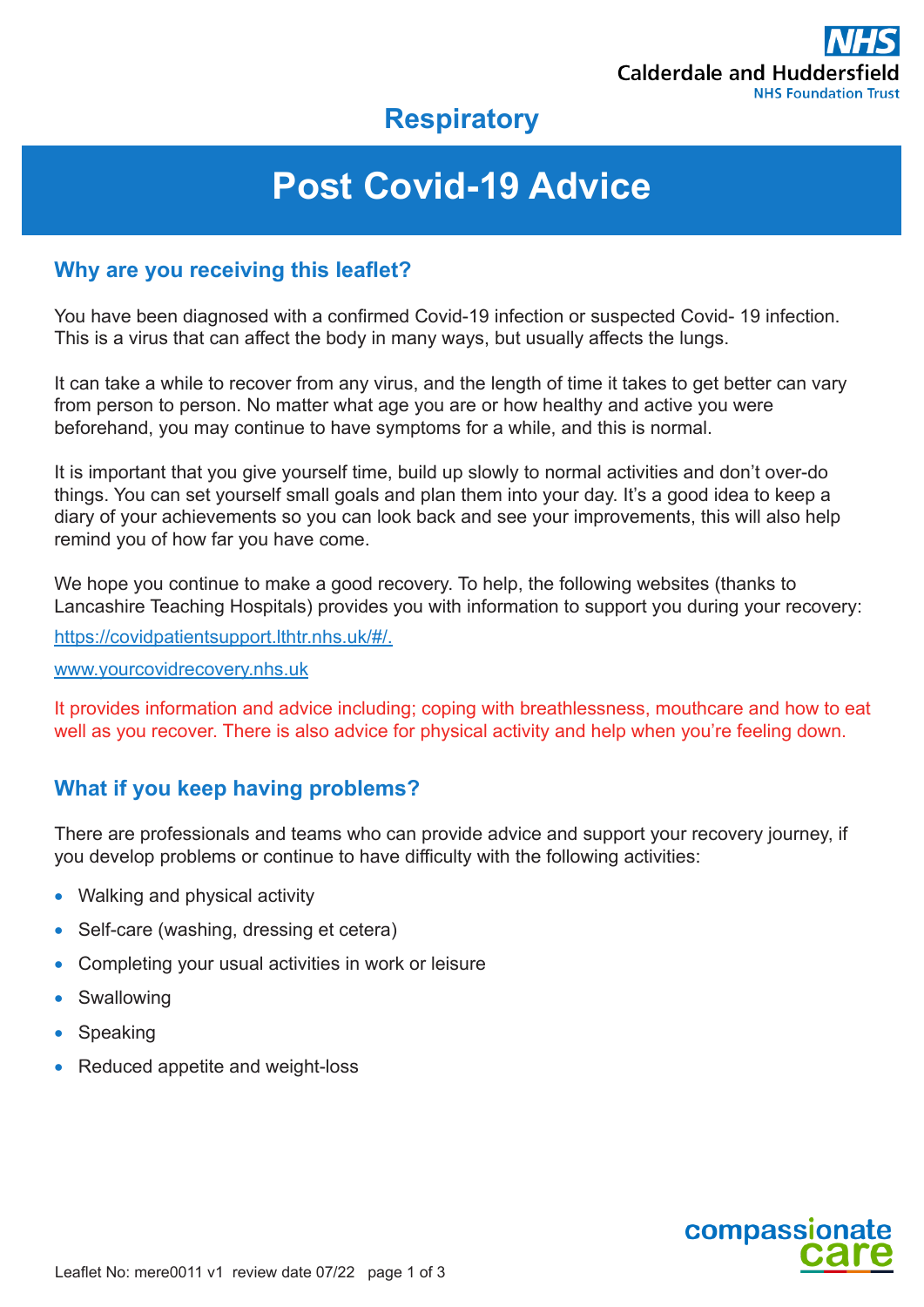### **Who can you contact?**

If you live in Calderdale, ring **Gateway to Care on 01422 393000.** They will be able to refer you to a range of health and social care professionals.

If you live in Kirklees, ring the **Single Point of Contact for Healthcare on 0300 304 5555.** Or call **Kirklees Council's Gateway to Care on 01484 414933** if you require information or advice on adult social care and support.

#### **When to seek medical help**

You should contact **111** or your **GP** if you develop any new shortness of breath, uncontrolled pain, hallucinations or nightmares.

#### **Will I need to be followed up**

The team that discharges you will make an assessment about whether you need to be followed up after your hospital admission. If you do require follow up, you will be followed up in our Post-Covid assessment clinic. In preparation for this appointment and to check you have recovered from this infection, you may need some tests approximately 10-12 weeks after your admission. You may be given instructions about the tests on discharge or receive information about any tests that you may need through the post. If you are asked to book any tests **(consider booking after 10 weeks from your discharge).** 

#### **1. To book a blood test:**

The opening times of the Phlebotomy Department at either the Huddersfield Royal Infirmary or Calderdale Royal Hospital are: **Monday to Friday - between 8.00am to 4.00pm.** However, due to the current COVID-19 pandemic, **please telephone: 01484 355765** to book an appointment for your blood test, as they are currently not running a Walk–in Service.

#### **2. To book a chest x-ray:**

If you need a chest x-ray the ward team will request this to take place in 3 months. The X-ray department will contact you with an appointment via a letter nearer the time. You could try booking your blood tests for the same day when you come for an x-ray, however this may not always be possible.

This clinic is a telephone clinic so please let the ward know if you feel this would not be manageable for you. The doctor will talk to you and discuss any existing symptoms or concerns that you may have. The doctor will also try to provide a plan to improve your overall health.